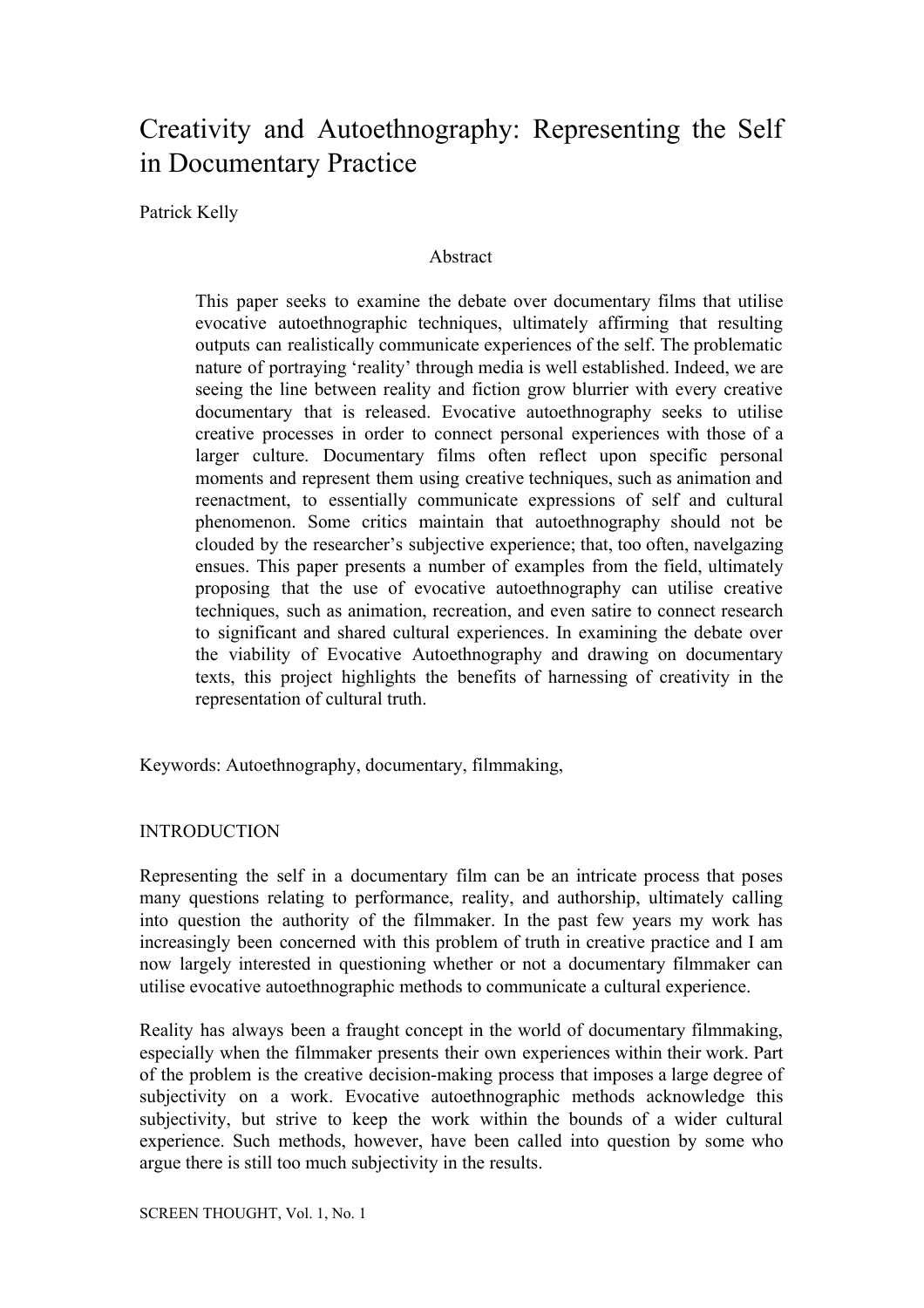In this paper, I will discuss my own processes in confronting these issues, as well as the work of notable films, such as *Drawn From Memory* (dir. Fierlinger, 1995), *Stories We Tell* (dir. Polley, 2012), *The Kid Stays in the Picture* (dir. Burstein & Morgen, 2002), and *Waltz with Bashir* (dir. Folman, 2008). I will also point to theorists, such as Leon Anderson (2006), Norman Denzin (2006), and Carolyn Ellis & Arthur Bochner (2000), as part of my discussion of evocative autoethnographic approaches to communicating cultural experience.

My practice-led PhD project examined the auratic experience of filmmaking technologies, focusing on traditional and contemporary media and utilising an autoethnographic approach to document an experiment that saw me go offline for 80 days in 2011. Selecting eight technological signposts in time, starting at 2004 (with the prevalence of DV Video) and ending at 1822 (with the advent of the diorama, prior to the first stages of photography), I documented the utilisation of technology from each period and explored the consequences of 'going offline' in the modern world. I then took that documentation and presented it as a feature-length documentary film entitled *Detour Off the Superhighway* (dir. Kelly, 2013). Hammersly and Atkinson write that ethnography;

> '...involves the ethnographer participating, overtly or covertly, in people's daily lives for an extended period of time, watching what happens, listening to what is said, asking questions – in fact, collecting whatever data are available to throw light on the issues that are the focus of the research' (Hammersly & Atkinson in Pink 2001, p.18).

This method, applied to the recording of myself, allowed me to visually record the process of my creative practice and therefore, perhaps, retain an element of transparency within *Detour Off the Superhighway*, ultimately enhancing the experience of the film. Of autoethnography, Ellis writes that it is;

 ' ... research, writing and method that connect the autobiographical and personal to the cultural and social. This form usually features concrete action, emotion, embodiment, self- consciousness, and introspection.' (Ellis 2004, p.xix).

When I was writing my doctoral project's exegesis, I stopped short of declaring the film a work of autoethnography, however I now maintain that it is an evocative autoethnographic film. My creative works I have produced since completing my doctoral project, including the short experimental film *#Selfie #NoFilter* (dir. Kelly, 2014) have also been created through the application of evocative autoethnography.

As such, this article will demonstrate my approach to evocative autoethnographic filmmaking, including the establishment of a context around the creative processes and outputs, so as to achieve representations of wider cultural experience.

# REALITY IN DOCUMENTARY

'All documentary filmmakers, in one way or another, by the very selection of what lens they use, what time of day they shoot, what people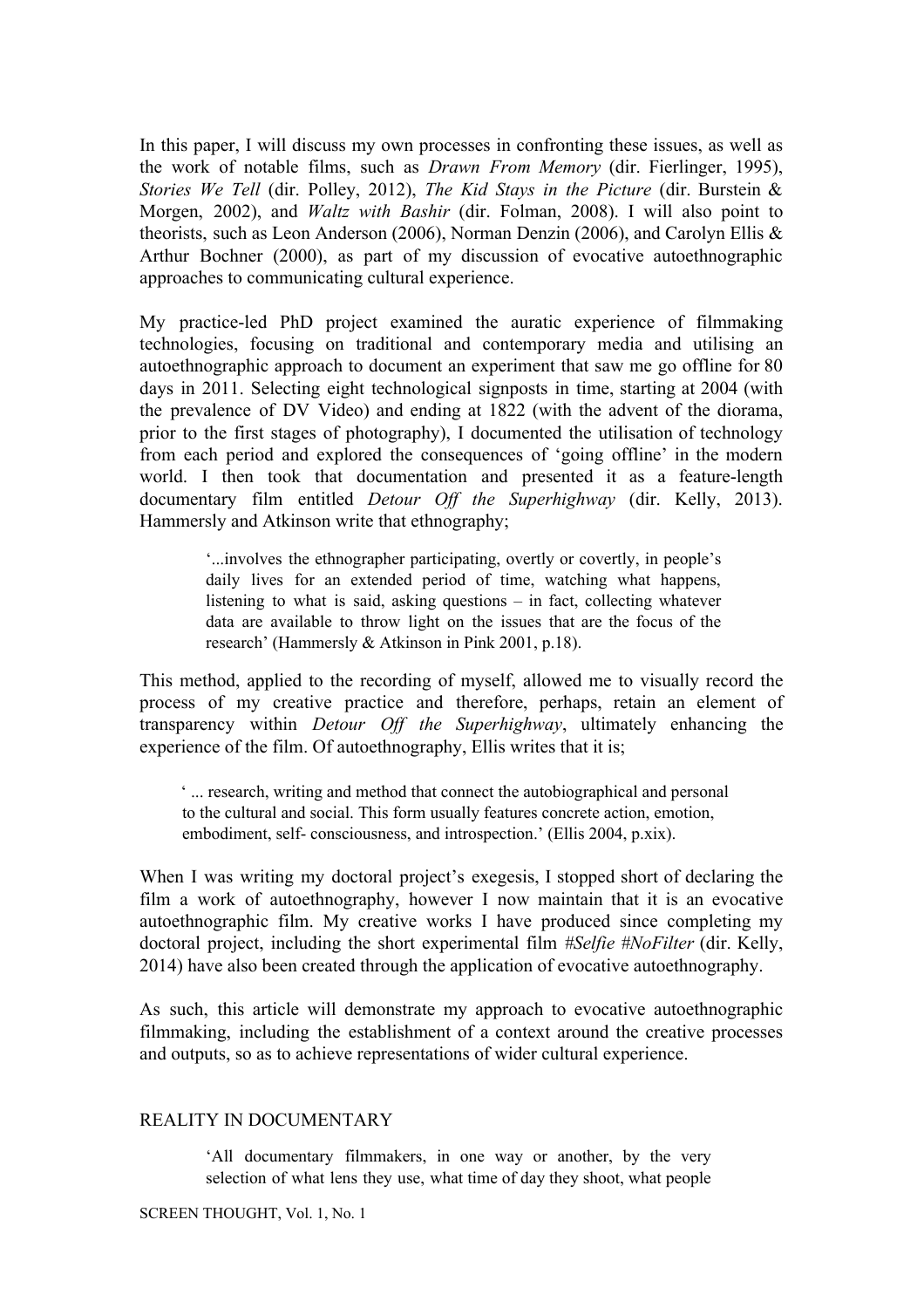are in the shot, what remains in the film, and what remains out of the film, it's all a creative process, and it is not, as some purists used to maintain, just "recording reality". There is no "reality"' (Wexler in Cunningham 2005, p.89).

There is much to consider in the way of representation and reality when a filmmaker is the subject of their own film. Cunningham writes about the 'importance of the personal relationship between documentary directors and their subjects' (Cunningham 2005, p.8). Due to the autobiographical nature of my documentary, *Detour Off the Superhighway*, this personal relationship seemed of less concern than the 'doubly self-fashioning' creation of an on-screen persona (Clifford in Chanan 2007, p.249). My initial impulse, having come from a background in fictional narrative filmmaking, was to attempt to act out my reaction to various situations in which I found myself. Pink and Mackley have used the ethnographic method of asking their subjects to re-enact certain routines (Pink & Mackley 2012, section 5.11). In this case, it was sometimes through the employment of such an autoethnographic process that I learned what my reaction would be before re-enacting the events for the camera. Such was the experience of working with limited resources and personnel. Despite my commitment to such processes, I was also aware of the growing understanding of capturing a subjective version of reality within documentary films (Jarl 1998, p.149). Paul Ward writes;

> 'In all of these attempts to adequately capture the meaning of documentary, there is the same dilemma: how to deal with and understand something that quite clearly is attempting to represent reality (or some part of reality), but as it does so, uses specific aesthetic devices. A commonsense suggestion is that the aesthetics somehow distort or change the reality being represented' (Ward 2013, p.7).

There are a number of notable examples I have turned to lately, in order to help me better understand this question of reality in documentary. *Waltz with Bashir* is probably the most notable example of the use of animation in documentary filmmaking. Kate McCurdy writes that 'the surreal and unreal images conjured up by the recollection of these events meant that for Folman, it was "only natural to transform the quest into animation, full of imagination and fantasy"' (McCurdy 2008, n.p.).

I feel that this example points to one solution for the problem of how one might represent an undocumented memory on film. For example, in *Detour Off the Superhighway* I wanted to represent a surreal memory from childhood, in which I misunderstood the function of VHS tapes, erroneously believing that one could change the contents of a tape simply by changing its label. Of course, this is a classic example of a child misunderstanding the way technology works and I, of course, had no archival photographs or video to demonstrate this, but it was an experience that I wanted to visually share in the film, without simply explaining it verbally. To do so, I paired a composition of still images from my childhood with the audible description of my memories from the time.

*Drawn From Memory* is another notable animated documentary that uses a similar SCREEN THOUGHT, Vol. 1, No. 1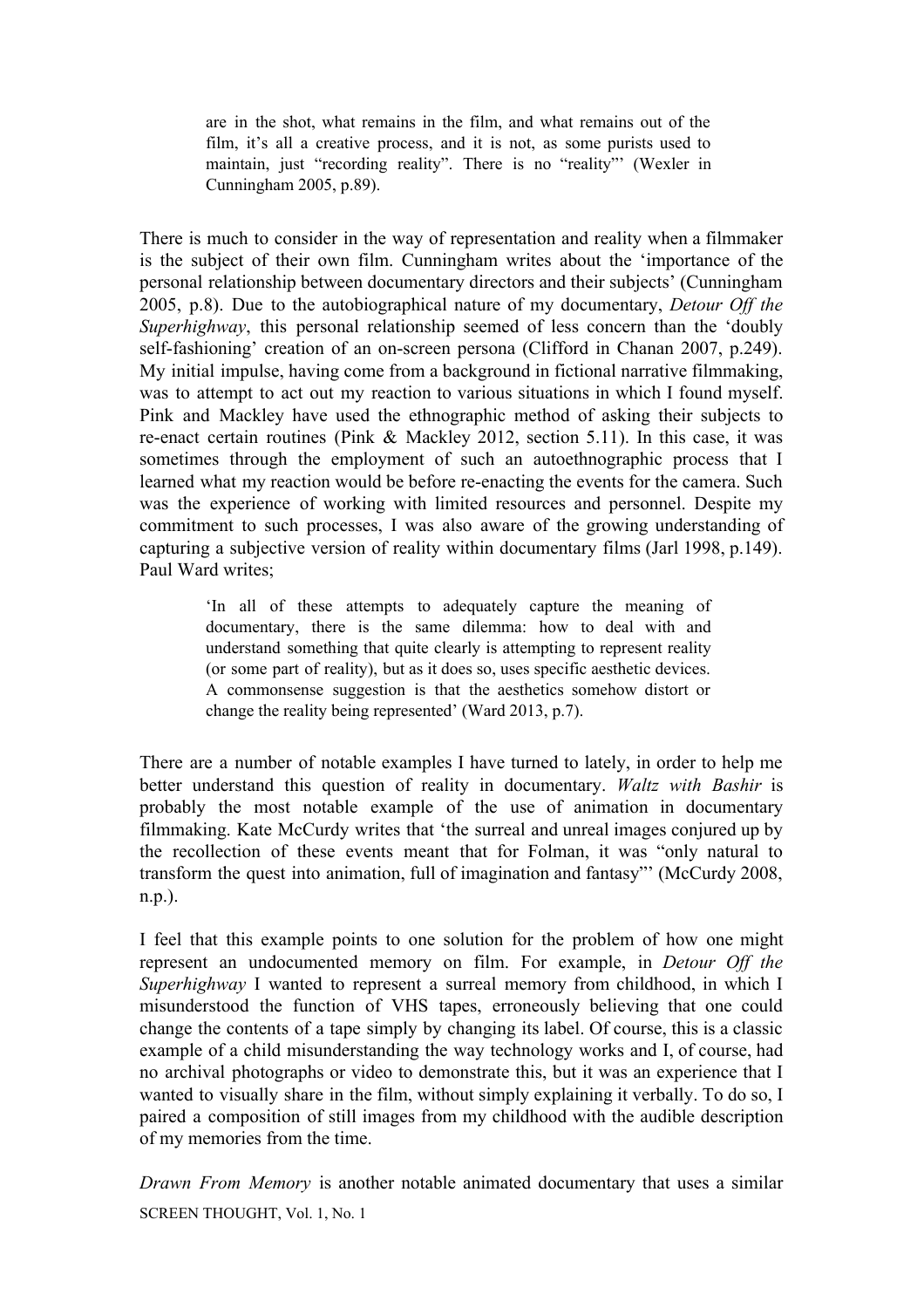technique. In one segment at the beginning of the film, Fierlinger points to a false memory he has from his childhood of looking out his bedroom window in Japan to find an erupting volcano. This memory is represented through the use of animation in the film.

In the animation of my childhood experience of VHS tapes, I also utilised the parallax effect; a technique famously and extensively used in *The Kid Stays in the Picture*. Regarding this effect, Blos-Jáni explains that;

> 'The private snapshots are divided onto layers, on foreground and background, using focus-effects, zoom and miming camera movement; the two dimensional pictures become three-dimensional, cues of depth are introduced and some repetitive motion is stimulated... The pictures are detached from their original contexts and meanings and function as attractive illustrations of the story…' (Blos-Jáni 2009, p.163).

As the author of the piece, I spent an extended period of time animating the sequence, all the while reflecting on my own experience of what the images represented. I was partaking in their presence. If this story of misunderstanding the function of VHS tapes was merely told through the use of a piece to camera or voice over, I do not believe that it would hold the same value within the film for the viewer. It is through the application of contemporary animation techniques to archival images that sees that naïve childhood experience represented in the film.

More recently, I have been taken with Sarah Polley's film *Stories We Tell*, which chronicles her journey to uncover the truth behind her family's background. Among the techniques Polley uses to tell this story are appropriation of found footage and re-enactment. Due to the fact that both of Polley's parents were performers, she had a wealth of archival footage to draw on. Of course, when such footage was repurposed for the film, the meaning behind it changed drastically. An old musical performance by Polley's mother, Diane, is appropriated within the context of the film to offer us a glimpse of the real Diane. Indeed, this is the only time we hear her voice in the film.

> 'When I watch the black-and-white footage of my mother auditioning, staring out into the audience, I feel maternal about her," Sarah says. … Diane sings a spoof of "Ain't Misbehavin'" called "I'm Misbehaving". But actually, she is on her best behaviour. She is nervous (biting her lower lip) and vulnerable (apologising for fluffing the song's last line). Sarah sees her as "exposed" – here and elsewhere' (Kellaway 2013).

It is one segment of the narration, recorded by Polley's father Michael, which best sums up the use of archival footage in this film. He says;

> 'When you're in the middle of a story, it isn't a story at all, but only a confusion; a dark roaring; a blindness. It's only afterwards that it becomes anything like a story, when you're telling it to yourself or to someone else' (Michael Polley in *Stories We Tell* 2012).

Polley also uses re-enactment within the film, employing actors to seamlessly slip into the film, represent moments that had not been previously captured, and highlight the experience of uncovering one's family history and of telling stories about it.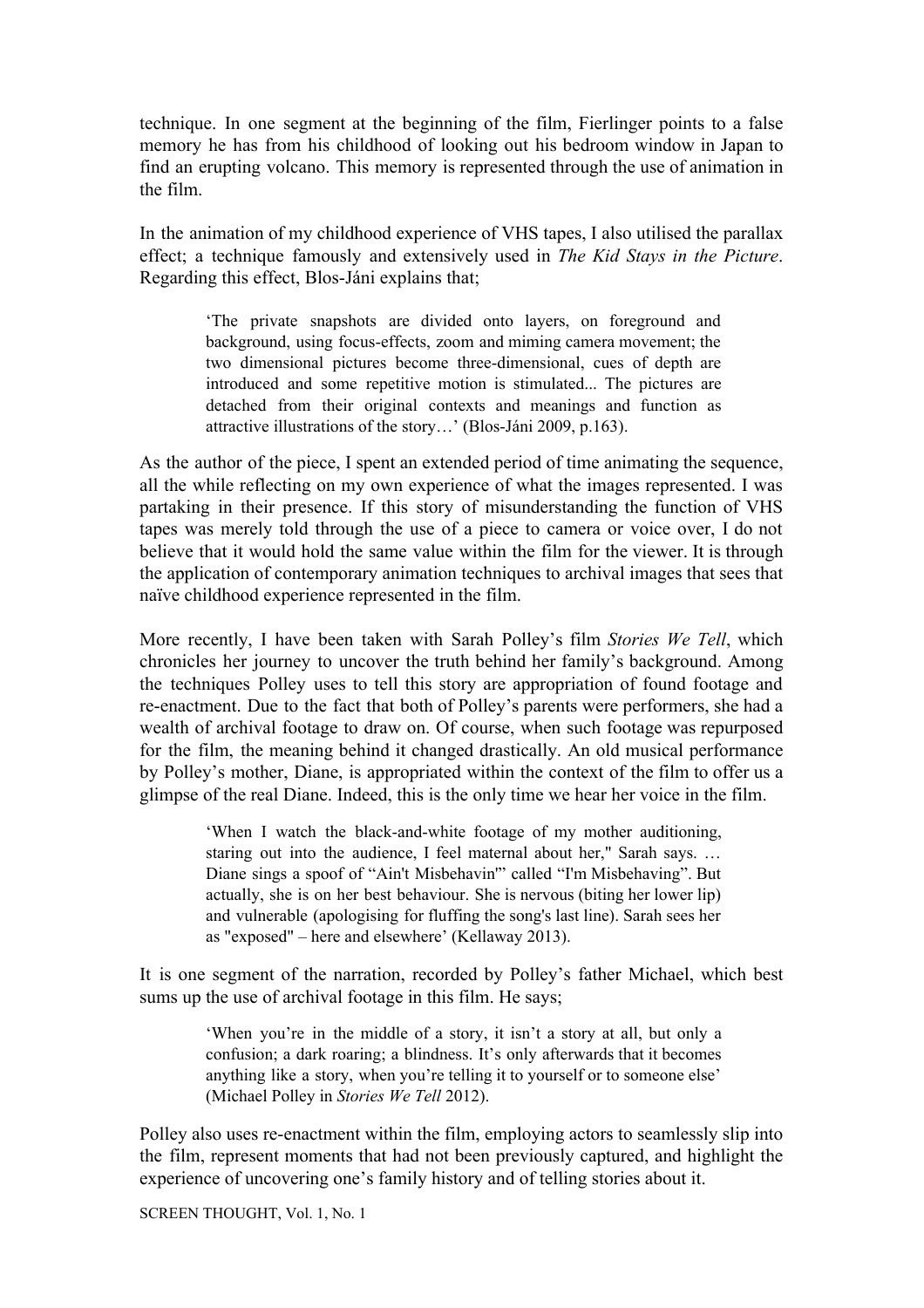I purport that these examples demonstrate that subjectivity and evocative methods can be used in documentary film practice, whilst still communicating the realities inherent in a cultural experience.

In the past, documentaries shunned subjectivity, instead opting to strive for objective truth or actuality (Jarl 1998). This trend has changed, however, with documentary filmmakers acknowledging the unfeasibility of achieving objective truth in their work, preferring instead to claim their films as a subjective version of reality (Jarl 1998, p.149). Pure objectivity is increasingly thought to be a flawed notion in documentary practice (Winston 1995, p.11), yet the very nature of documentary requires that some form of reality be represented. I propose that evocative autoethnographic outputs can utilise creative techniques, such as animation, extensive filtering, recreation, and even satire to connect research to significant, shared, and real cultural experiences.

#### EVOCATIVE AUTOETHNOGRAPHY

'Autobiography becomes ethnographic at the point where the film- or videomaker understands his or her personal history to be implicated in larger social formations and historical processes. Identity is no longer a transcendental or essential self that is revealed, but a "staging of subjectivity" – a representation of the self as performance' (Russell 1999, p.276).

The autoethnographic routines applied in documenting the 80-day experiment served as a research method towards the production of *Detour Off the Superhighway*. Without the autoethnographic research I conducted during the experiment, I would likely not have been able to present such honest portrayals of my process when using the traditional image-making devices. Yet without presenting my work as a documentary film and utilising evocative methods in its production, I would possibly have been limited in how I might present the findings creatively.

There has been much debate regarding the role of autoethnography and whether there is a place for the creative presentation of such research – what some refer to as 'evocative or emotional autoethnography'. Ellis and Bochner suppose that evocative autoethnography is 'akin to the novel or biography and thus fractures the boundaries that normally separate social science from literature' (Ellis & Bochner 2000, p.744). In response, Anderson argues;

> 'I applaud the energy, creativity, and enthusiasm of these scholars for articulating a theoretical paradigm for the form of autoethnography that they promote and for producing and encouraging texts (and performances) that exemplify ethnography within this paradigm. But I am concerned that the impressive success of advocacy for what Ellis (1997, 2004) refers to as "evocative or emotional autoethnography" may have the unintended consequence of eclipsing other visions of what autoethnography can be and of obscuring the ways in which it may fit productively in other traditions of social inquiry' (Anderson 2006, p.374).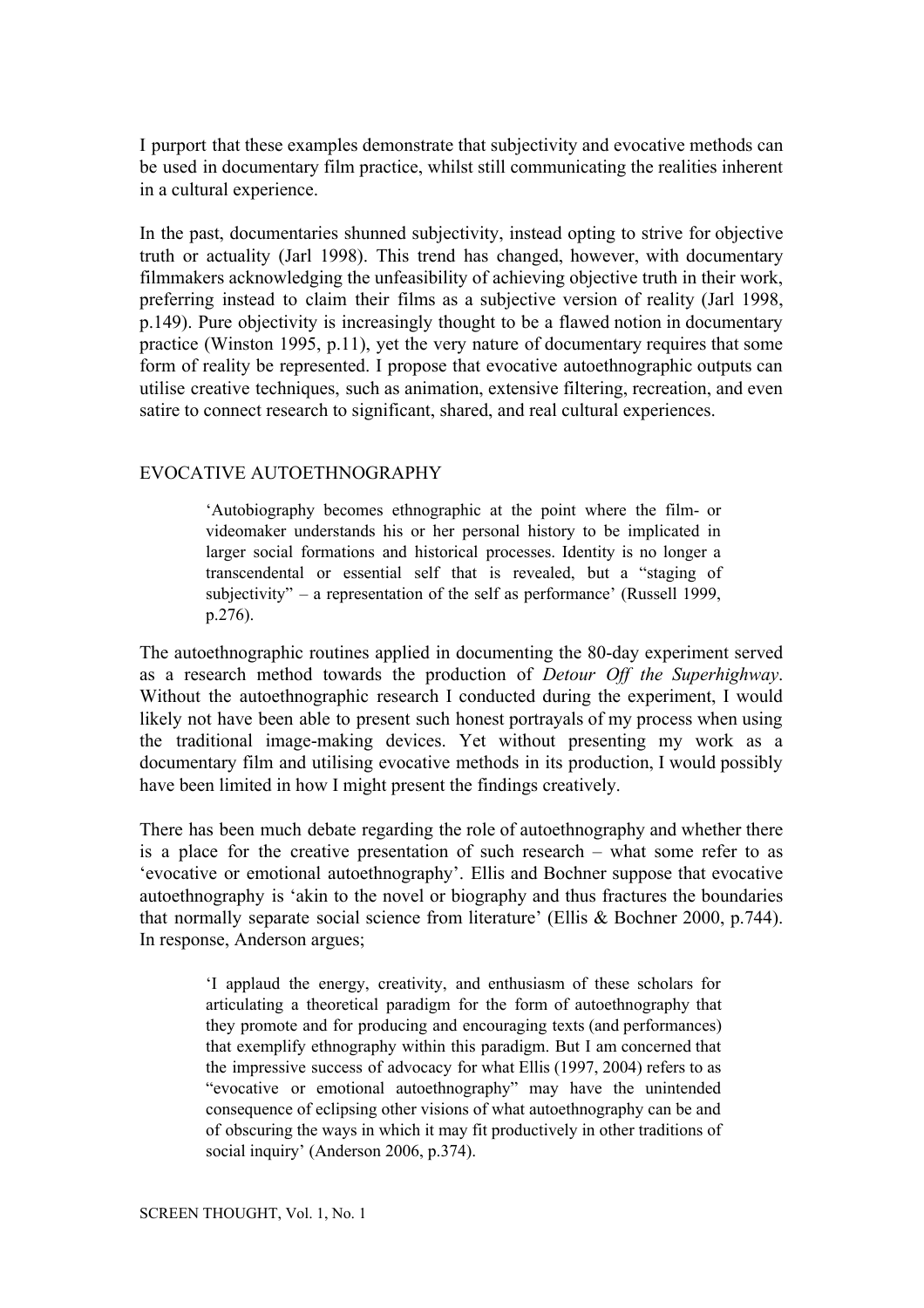He champions a methodology he terms 'analytic autoethnography', which avoids overtly seeking 'narrative fidelity only to the researcher's subjective experience' (Anderson 2006, p.386). Conversely, Denzin writes that;

> 'Anderson seems to fear that we are in danger of forgetting our past... Good ethnographers have always believed in documenting and analyzing those phenomena for fellow scholars. They have gone for the best data, never losing sight of their research focus, even when studying insider meanings, including their own! These researchers were self-reflexive but not self-obsessed... They understood the value of self-understanding, but they knew that most of the time their research interests and their personal lives did not intersect' (Denzin 2006, p.421).

This debate is an important one relating to my practice, for while I utilised autoethnographic research methods when undertaking the 80-day experiment, I also presented my findings in the creative form of a documentary. I would argue that it is the blurring of these lines that enabled me to produce the documentary I did  $-$  a glimpse at our culture's fraught relationship with ever-developing media and communication technology.

Another critical line of argument in this realm of enquiry is that such practices might make for a lonely experience for the researcher. Indeed, the film that I made was produced with little budget, which meant that I went without a crew for the most part. It was a very personal film and, for production, was one that mostly relied on the friendships I had formed with those around me. Friends frequently stepped in to assist me in the documentation process, under my guidance, and, although this is an unusual way to produce a film, it made for a fun experience with my close friends. Another point to emphasize is that this was part of a doctoral project. The evocative autoethnographic practice formed part of a wider research methodology, which was enriched by a range of qualitative and creative practice-led methods. The film and the larger project did not seek 'narrative fidelity only to the researcher's subjective experience', as Anderson writes of this evocative autoethnographic method. It was a highly contextualised doctoral research project that benefited from contextual analysis and deep critical thought.

# EMBRACING SUBJECTIVITY FOR A GLIMPSE AT A WIDER CULTURE

Beyond *Detour Off the Superhighway*, my short experimental film *#Selfie #NoFilter* utilises mobile video, Instagram, screenshots, and After Effects to prompt a series of questions concerning the nature of contemporary mobile self-portraits, or 'selfies'. The film is very heavily edited and every shot is a screenshot from a mobile device.

In doing so, the film engages with concepts surrounding the areas of modernity, social media, mobile photography aesthetics, ego, celebrity, co-presence, and self. The film depicts the pre-production, production, post-production, and exhibition stages of creating a selfie on Instagram, ultimately providing a representation of the mechanical process of modern photography.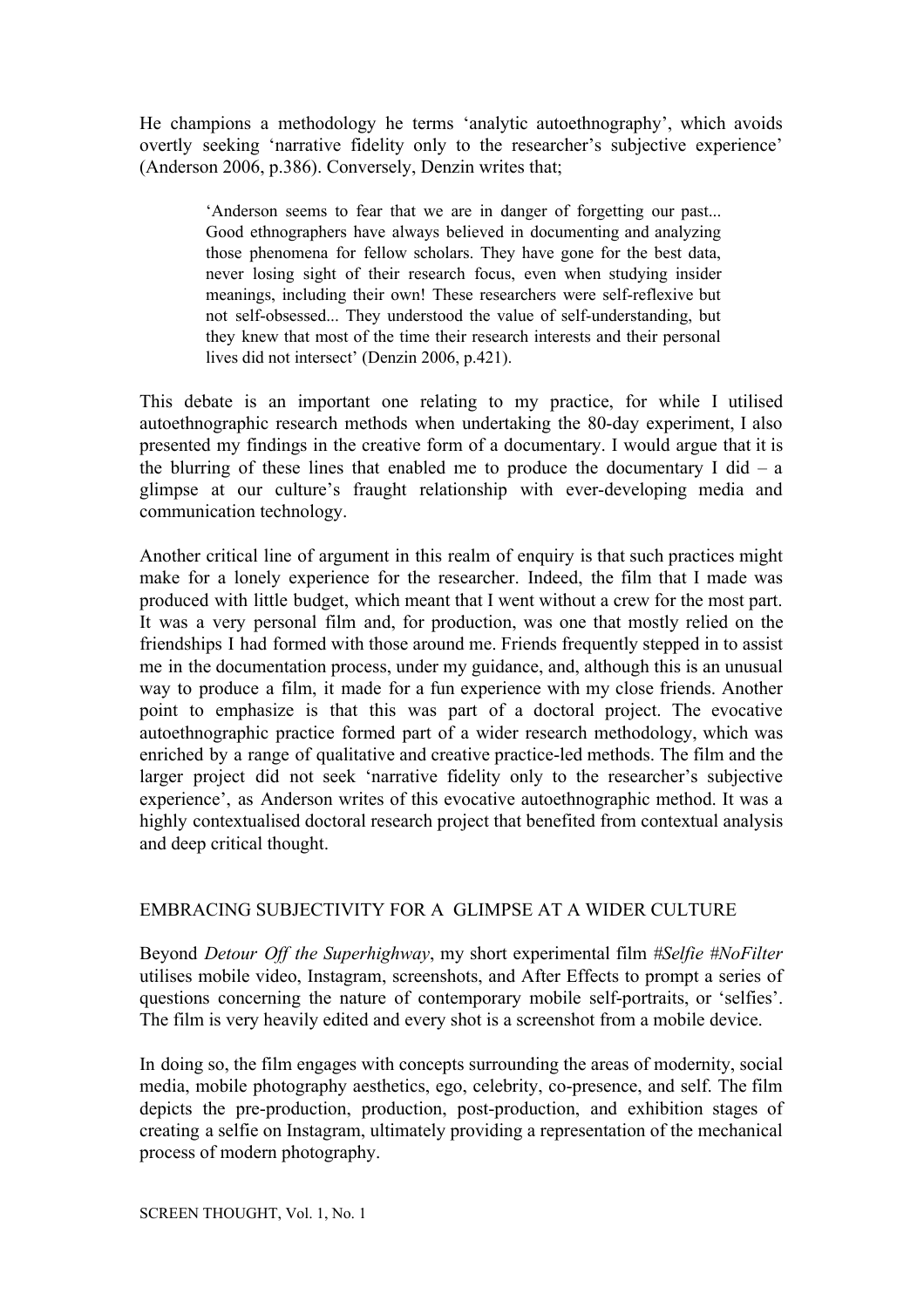Shooting one still image and one video on an iPhone 4s, the remainder of the film is comprised of screenshots taken from the mobile device, during the action of processing an image through Instagram. Within the film, various filters are experimented with, then ultimately discarded, as are a number of other visual editing features inherent in the image-sharing platform. At its core, the film uses an autoethnographic framework to question the purpose of both selfies and the widespread and haphazard use of ever-developing editing functions within platforms such as Instagram.

The 'user' finally utilises the hashtags '#selfie' and '#nofilter', to reflect the social nature of the platform and users' proclivity for optimizing its search capabilities, often employing ironic falsities, in order to gain a wider audience. This tendency for Instagram users to attach incongruous hashtags to their posts is something I had observed for quite some time and, upon reflection, the decision to represent this tongue-in-cheek practice within *#Selfie #NoFilter* is one of which I am very proud, because it demonstrates that, although an evocative autoethnographic filmmaker might include a flat-out lie in their creative work, this lie points to a wider cultural practice within the Instagram community.

# **CONCLUSION**

Evocative autoethnography is an area that is not widely written about, let alone put into creative practice by self-proclaimed evocative autoethnographers. The debate between Ellis & Bochner, Anderson, and Denzin seems to be the most notable outcome of this field of research. I find the practice to be very informative and helpful when approaching a careful blend of theory and practice through practice-led research, as espoused by Haseman (2007), Bennett & Wollacott (2002), and Stewart (2001), as it allows me to combine my ethnographic documentation with other qualitative research and creative practice methods, thereby satisfying my creative research endeavors.

While I would concur that the notion of reality in documentary practice is problematic, I would point to the practice of evocative autoethnography as one that allows the practitioner to remain grounded by the aim of utilising observation, documentation, qualitative research, and creative practice to present outcomes that are deeply representative of wider cultural experiences. Such methods have allowed me to come to informed, self-reflexive conclusions in both my writing and in my creative works. Furthermore, it is significant that such methods also allow creative practitioners to represent experiences that otherwise could not be depicted.

In my examination of my own creative practice, the work of theorists in the field of ethnography, and other creative practitioners in the field of autobiographical documentary filmmaking, I conclude that creative and evocative autoethnographic techniques allow researchers, filmmakers, and authors to represent cultural phenomena extremely effectively.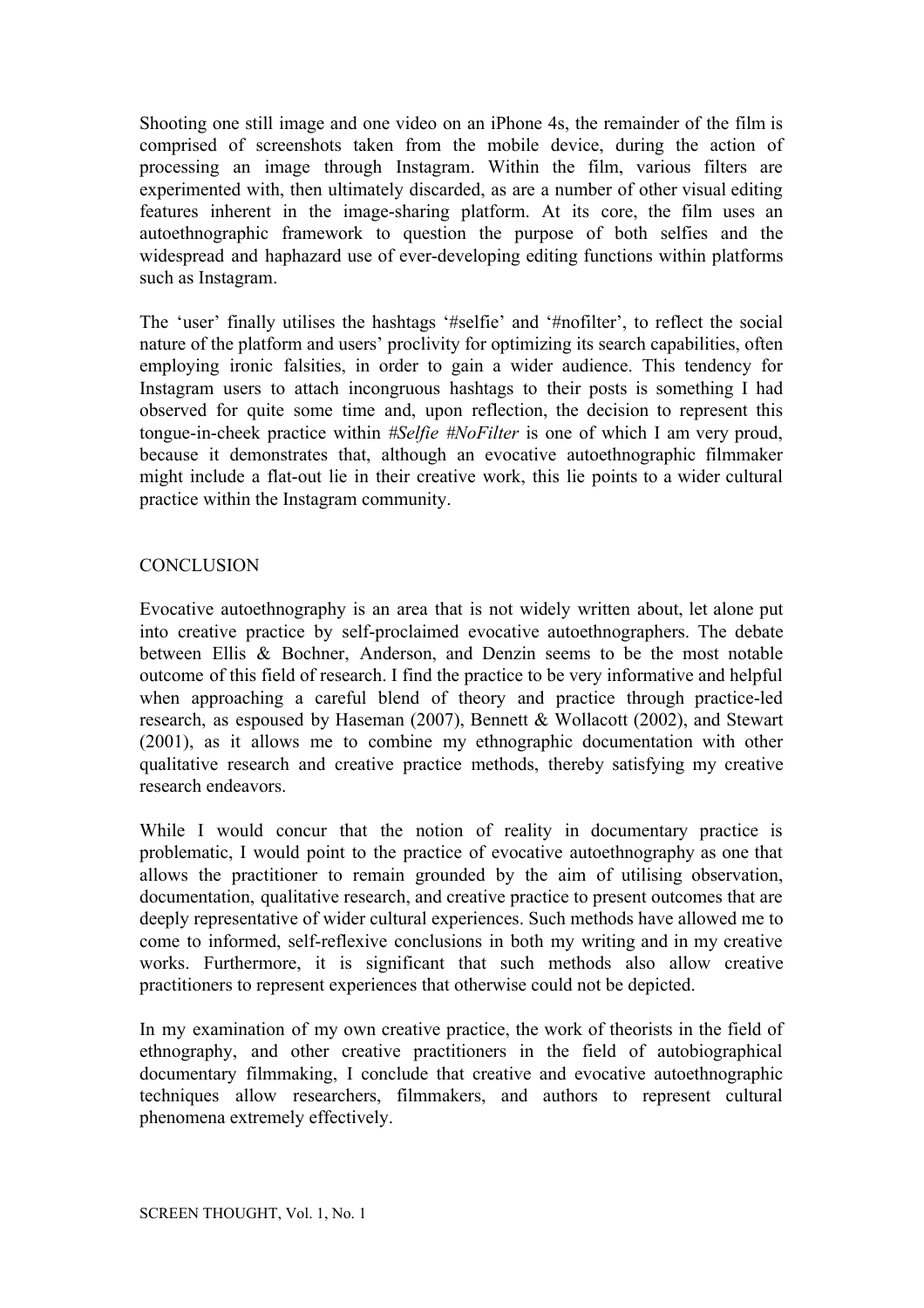Dr Patrick Kelly is a practicing film maker, researcher, and lecturer in the School of Media and Communication at RMIT University, Australia.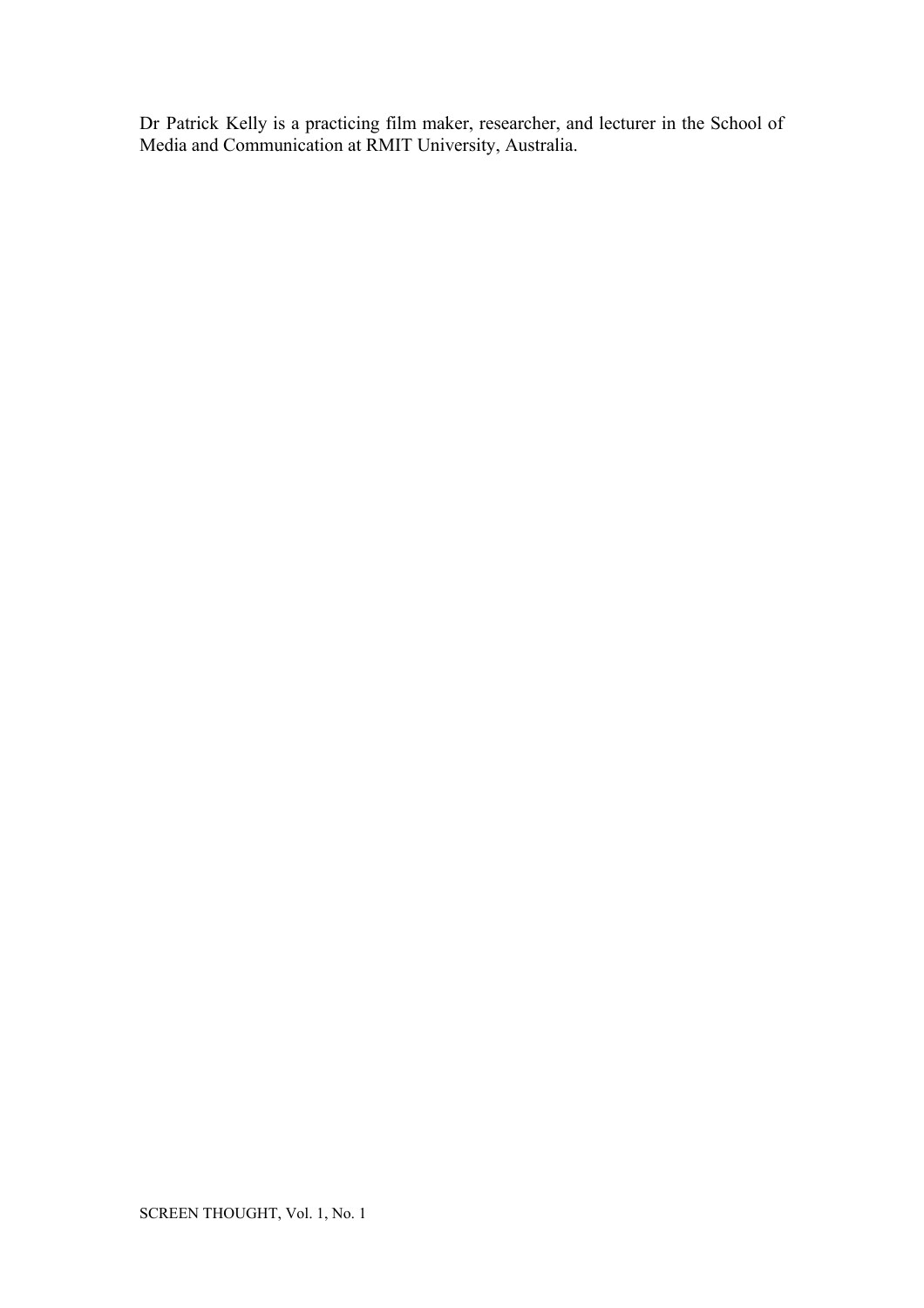# REFERENCES

Anderson, L 2006, 'Analytic Autoethnography', *Journal of Contemporary Ethnography*, vol. 35, no. 4, pp. 373-395.

Bennett, T & Wollacott, J 2002, 'Texts and Their Readings', in G Turner (ed), *The Film Cultures Reader*, Routledge, Oxfordshire, UK, pp. 14-19.

Blos-Jáni, M 2009, 'In and Out of Context: On the Reality Effect and Evidentiary Status of Home Videos', *Acta Universitatis Sapientiae. Film and Media Studies*, vol. 1, pp. 149-166. Chanan, M 2007, The Politics of Documentary, BFI Publishing, London, UK.

Cunningham, M 2005, *The Art of the Documentary*, New Riders, Berkeley, CA. Denzin, N 2006, 'Analytic Autoethnography, or Déjà Vu all Over Again', *Journal of Contemporary Ethnography*, vol. 35, no. 4, pp. 419-428.

*Detour Off the Superhighway* 2013, motion picture, Four Eyes Films, Melbourne, Vic.

*Drawn From Memory* 1995, motion picture, American Playhouse Theatrical Films, Arlington, VA.

Ellis, C 2004, *The ethnographic I: A methodological novel about teaching and doing autoethnography*, AltaMira, Walnut Creek, CA.

Haseman, B 2007, 'Rupture and Recognition: Identifying The Performative Research Paradigm', in E Barrett & B Bolt (eds), *Practice As Research: Approaches to Creative*

*Arts Enquiry*, I.B. Tauris, London, UK, pp. 147- 157.

Jarl, S 1998, 'A Manifesto on the Subject of Documentaries', in M Tobias (ed), *The Search for Reality: The Art of Documentary Filmmaking*, Michael Wiese Productions, Studio City, CA, pp. 143-153.

Kellaway, K 2013, 'Sarah Polley: "Stories are our way of coping, of creating shape out of mess"', *The Guardian*, 23 June, viewed 2 February 2015, < <http://www.theguardian.com/film/2013/jun/23/sarah-polley-stories-we-tell-interview>

McCurdy, K 2008, 'Waltz With Bashir', *DG Design Network*, December, viewed 8 October 2012 [http://www.dgdesignnetwork.com.au/members/131/Waltz\\_with\\_Bashir.pdf](http://www.dgdesignnetwork.com.au/members/131/Waltz_with_Bashir.pd%20f)

Pink, S 2001, *Doing: Visual Ethnography*, Sage Publications, London, UK.

Pink, S & Mackley, KL 2012, 'Video and a Sense of the Invisible: Approaching Domestic Energy Consumption Through the Sensory Home', *Sociological Research Online*, vol. 17, no. 1, viewed 10 July 2013,

SCREEN THOUGHT, Vol. 1, No. 1